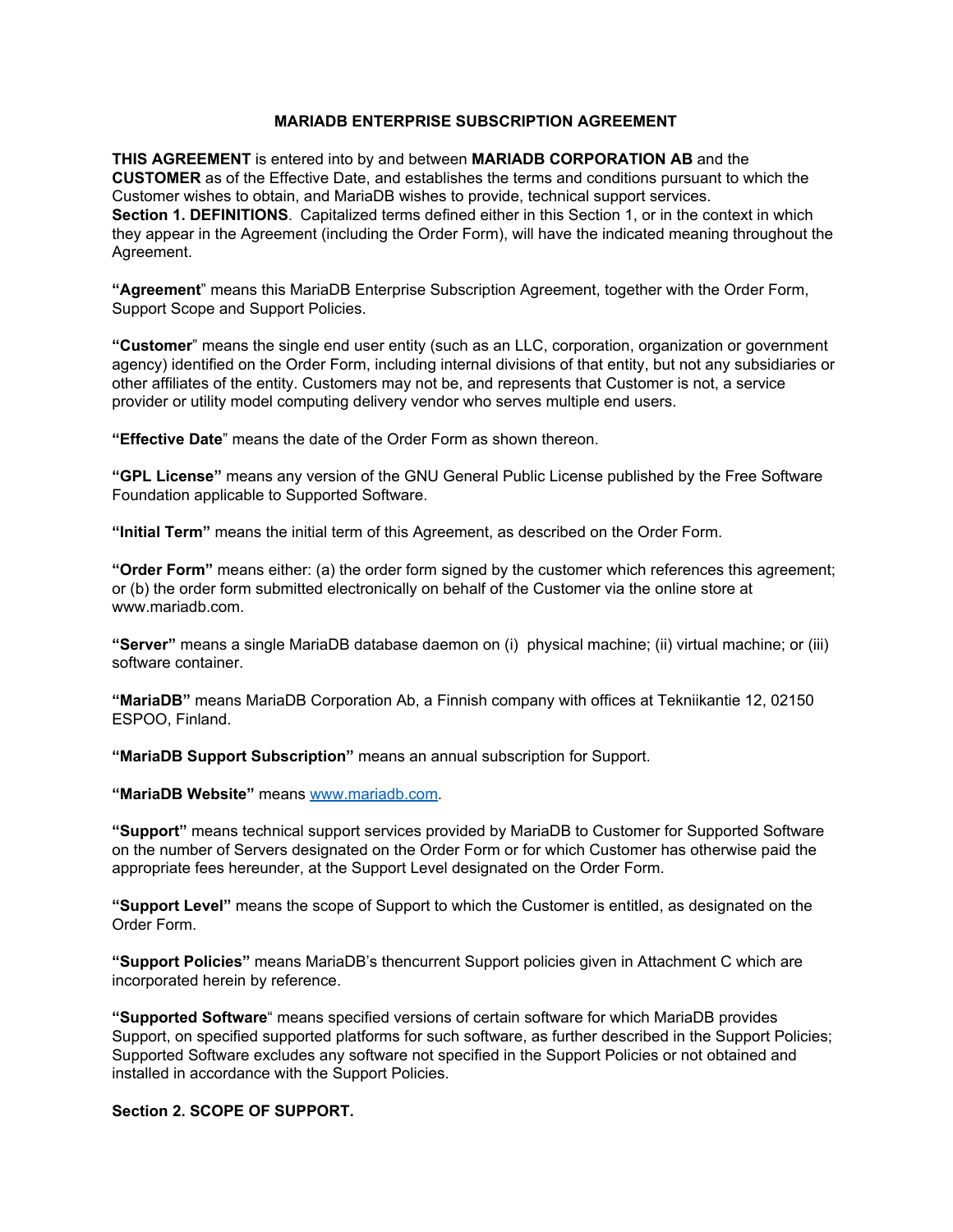Subject to the terms and conditions of this Agreement, and in exchange for the timely payment of Support fees, MariaDB agrees to provide Support to Customer in connection with its licensed use of Supported Software on or in connection with no more than the number of Servers designated on the Order Form.

The scope of Support provided to the Customer under this Agreement, and the Supported Software (including applicable versions and platforms) to which that Support applies, is subject to: (a) the Support Level selected by the Customer in the Order Form; and (b) the Support Policies. All Servers must be on the same Support Level. Customer acknowledges that: (x) while MariaDB cannot guarantee Support results, MariaDB agrees to use in good faith commercially reasonable efforts to provide Support in accordance with the Support standards set forth in this Agreement and the Support Policies; and (y) MariaDB reserves the right to discontinue Support of versions of the Supported Software, other than the most recently released version, at any time. MariaDB does not guarantee that any bug fix will actually be accepted into future versions of the applicable Supported Software; rather, Customer may seek to (i) purchase from MariaDB custom builds to Supported Software (to the extent accepted by MariaDB), for an extra fee, or (ii) upgrade to a MariaDB version that includes the fix, if any.

## **Section 3. SUBSCRIPTION TERM & TERMINATION.**

Unless earlier terminated in accordance with this Section 3, the term of this Agreement shall: (a) commence on the Effective Date and continue for the Initial Term; and (b) thereafter renew for successive one-year terms, unless either party provides written notice of non-renewal no less than thirty (30) days prior to expiration of the end of the thencurrent term. The Initial Term and any renewal thereof are collectively referred to in this Agreement as, the "term."

MariaDB may terminate this Agreement upon written notice in the event that Customer fails to timely pay any fees or expenses due hereunder, or any Supported Software applicable to the Support Level for Customer becomes, or is likely to become, the subject of a claim of intellectual property infringement or misappropriation. In addition, either party may terminate this Agreement in the event that the other party fails to cure a material breach hereof within thirty (30) days after receipt of written notice thereof. MariaDB may terminate the term of this Agreement at any time and for any or no reason upon the provision of sixty (60) days written notice to Customer, in which case MariaDB shall provide Customer with a prorata refund of the applicable fees for the remainder of the months in the thencurrent term of the Agreement. In the event either party becomes liquidated, dissolved, bankrupt or insolvent, whether voluntarily or involuntarily, or shall take any action so declared, the other party shall have the right to terminate this Agreement immediately. Except as set forth in Sections 3, 4 (solely with respect to fees arising before termination, related expenses and audit rights) and 5 11, which shall survive termination, upon termination of this Agreement, all rights and duties of the parties under this Agreement shall expire.

#### **Section 4. FEES AND PAYMENTS.**

Customer shall pay to MariaDB the Support fees and other payments described in the Order Form. Fees for the initial term and each renewal term, if any, are due on the date that such term commences. MariaDB shall endeavor to invoice Customer on or prior to commencement of each renewal term, if any, with applicable fees due within the payment term indicated on the Order Form. Fees for renewal terms, if any, will be set at MariaDB's thencurrent fees for the applicable Support and other service.

Any payment not made when due shall accrue late payment fees at the rate automatically imposed, and in the manner established, by applicable European laws. Late fees shall not constitute an election of, or MariaDB's exclusive, remedy. Late payment shall entitle MariaDB to immediately terminate this Agreement for cause. Customer agrees to pay any and all legal fees, collection fees or other expenses incurred by MariaDB due to Customer's failure to pay any amounts due.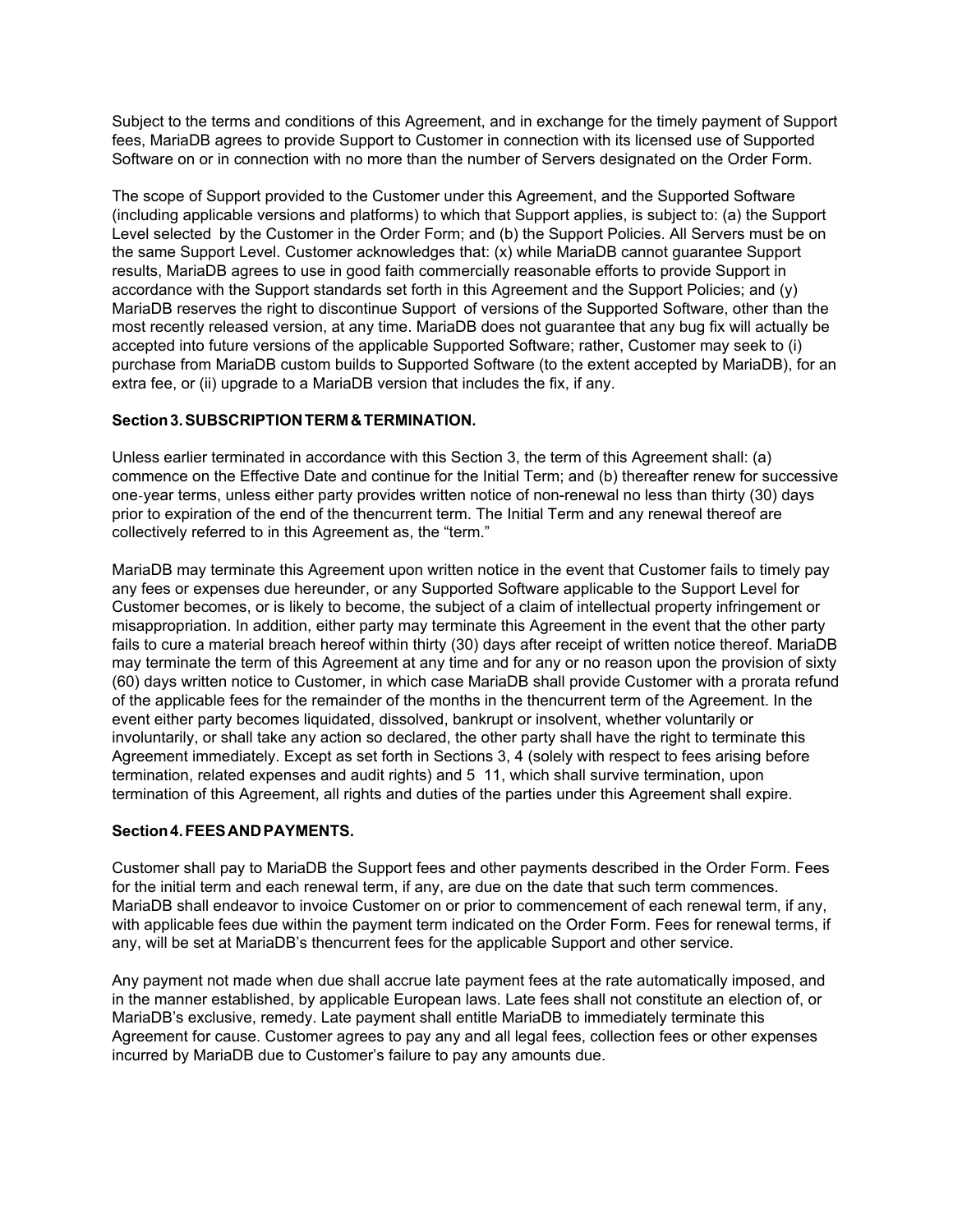Fees shall be payable in immediately available funds, in the same currency in which the Fees are quoted on the Order Form. Fees paid are nonrefundable, except to the extent otherwise expressly provided in Section 3.

All Support and other quoted fees are exclusive of local, state, federal and international sales, value added, excise, withholding and other taxes and duties of any kind. Customer shall be responsible for, and agrees to pay, any and all taxes and duties arising out of or in connection with this Agreement, other than taxes levied or imposed based upon MariaDB's net income. If MariaDB has the legal obligation to pay or collect such taxes, Customer shall pay the appropriate amount directly to MariaDB.

Support does not include or require travel or Customer site visits, except to the extent otherwise provided in the Support Policies. If Customer requests an onsite visit or other travel that is not included in the applicable Support Level, Customer agrees to pay MariaDB on an hourly basis: (a) at MariaDB's thencurrent hourly rates for time spent providing Customer site services; and (b) at MariaDB's thencurrent travel rate, for time spent in travel to or from Customer premises. Customer shall reimburse MariaDB for all reasonable travelrelated expenses (e.g., travel, accommodations and meals) incurred while providing services, even for Support Levels that may include site visits, and MariaDB shall provide supporting receipts when requested.

## **Section 5. PROPRIETARY RIGHTS.**

All bug fixes and other Supported Software code delivered or modified by MariaDB or a MariaDB vendor on behalf of Customer in connection with this Agreement shall be subject to the terms and conditions of the license to which the underlying Supported Software is subject, and Customer agrees to consent to and comply with those license terms and conditions at all times. For example, if the licensor of a particular Supported Software version makes such version available pursuant to a version of the GPL License (such as MySQL or MariaDB), all bug fixes or other modifications shall be subject to that version of the GPL License. In the event that the applicable Support Level includes third party commercial software, such as DRBD or Tungsten Enterprise, MariaDB shall make the applicable third party's license terms and conditions available to Customer, either directly or through the third party.

As between the parties, MariaDB will retain all right, title and interest in and to any software, tools, techniques, and other materials used in connection with this Agreement and any work product created as part of this Agreement. As between the parties, Customer will retain all right, title and interest in and to any software, products, documentation and other materials it supplies.

Customer represents and warrants to MariaDB that Customer has the full right and power to enter into and perform this Agreement without the consent of any third party, and that neither Customer's entry into this Agreement nor MariaDB's performance hereunder will conflict with any other obligation which Customer may have to any other party. Customer shall defend, indemnify and hold MariaDB and its affiliates, and their respective directors, officers, employees, agents, representatives and contractors, harmless from any third party claims and any related costs and expenses that arise from a violation of the foregoing representation and warranty.

#### **Section 6. WARRANTIES.**

During the term of this Agreement, MariaDB shall provide its commercially reasonable best efforts to provide Support services in a professional and workmanlike manner.

Except as expressly set forth in this section 6 and to the extent permitted by applicable law, MariaDB makes no representations or warranties whatsoever in connection with the Supported Software which is provided on an "AS IS" basis, and MariaDB expressly disclaims, and Customer expressly waives, all warranties, whether express or implied, including (without limitation) warranties of merchantability, fitness for a particular purpose, noninfringement, system integration, and accuracy of informational content.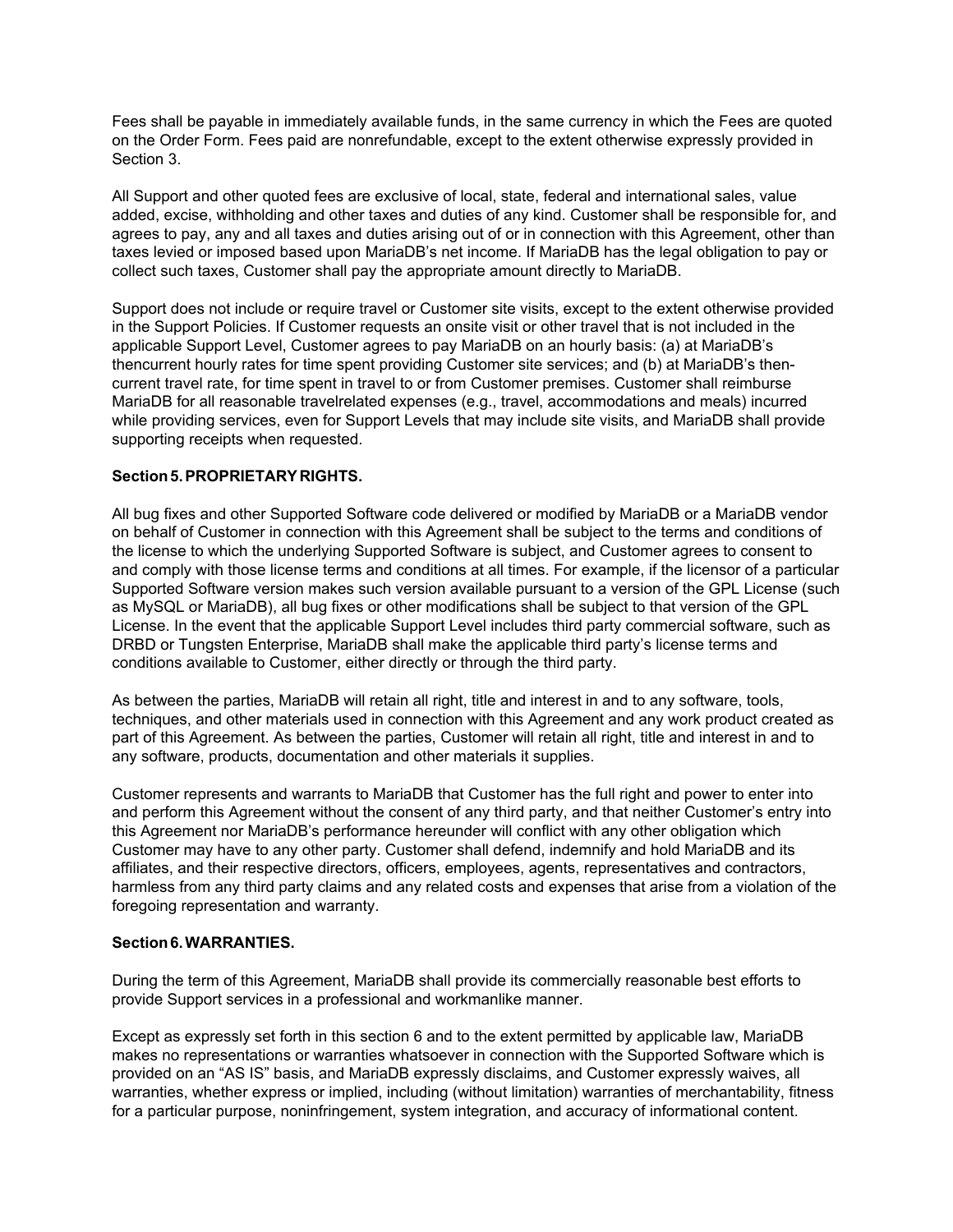Furthermore and without limiting the generality of the foregoing disclaimer MariaDB does not warrant results or warrant that any Supported Software will be free from errors, defects or bugs.

#### **Section 7. LIMITATION OF LIABILITY.**

The liability of either party shall be limited to the typically foreseeable damage at the Effective Date of the Agreement. Neither party shall be liable for any consequential or indirect damages. The maximum amount of liability for either party is limited to the sums paid by the Customer under this Agreement (including orders not yet paid). However, such maximum amount will not apply to:

- 1. damages caused by the intentional misconduct and/or gross negligence of <sup>a</sup> party;
- 2. damages for bodily injury;
- 3. any breach of MariaDB's intellectual property rights by Customer;
- 4. liability pursuant to laws and regulations concerning the security of products.

## **Section 8. CONFIDENTIALITY.**

The parties agree to keep this Agreement confidential, and neither party shall disclose the financial or other terms or conditions of this Agreement to any third party without the prior consent of the other party. Any information which is clearly marked as "Confidential" or identified in writing to the receiving party as confidential at the time of disclosure shall be kept confidential by the receiving party.

However, MariaDB may disclose Confidential Information to employees or contractors with a need to know or who have access to MariaDB's internal web-based systems and tools.

Customer acknowledges that MariaDB will store Confidential Information from Customer on MariaDB's own servers and systems, which may be located in multiple nations. The provisions of this Section shall survive for one (1) year after expiration or termination of the Agreement.

The non-disclosure obligations of the first paragraph of this present section shall not apply if the information shall have: (i) first become generally known and published through no fault of the receiving party; (ii) been learned by the receiving party from a third party who is not known by the receiving party to be bound by confidentiality restrictions; (iii) been already known to the receiving party; or (iv) been developed by or for the receiving party, independent of activities under this Agreement.

All Confidential Information shall remain the property of the disclosing party and shall be returned (or, at the disclosing party's option, destroyed) within ten (10) business days upon written request. However, the parties acknowledge that copies of Confidential Information deleted from a receiving party's systems may remain in a backup file until such system is overwritten. Except to the extent of the copyright license that applies to changes in Supported Software described in Section 5, no rights or licenses to trademarks, inventions, copyrights or patents are implied or granted under this Agreement.

The parties acknowledge that monetary damages may not be a sufficient remedy for unauthorized use or disclosure of Confidential Information and that each party may, without waiving any other rights or remedies, seek injunctive or equitable relief as may be deemed proper by a court of competent jurisdiction, without obligation to post any bond.

#### **Section 9. NON**-**SOLICITATION.**

Customer agrees that it shall not, at any time during the term of this Agreement and for a period of six months after the termination of this Agreement, whether for its own account or for the account of others, solicit for employment any of the employees or independent contractors of MariaDB. Notwithstanding the foregoing, nothing in this Agreement shall prevent Customer from hiring any person who responds to a general solicitation not personally directed to such person. In the event Customer breaches this Section 9, MariaDB shall be entitled to collect liquidated damages from the Customer for breach to compensate MariaDB for locating, recruiting, hiring and training a replacement person. MariaDB's liquidated damages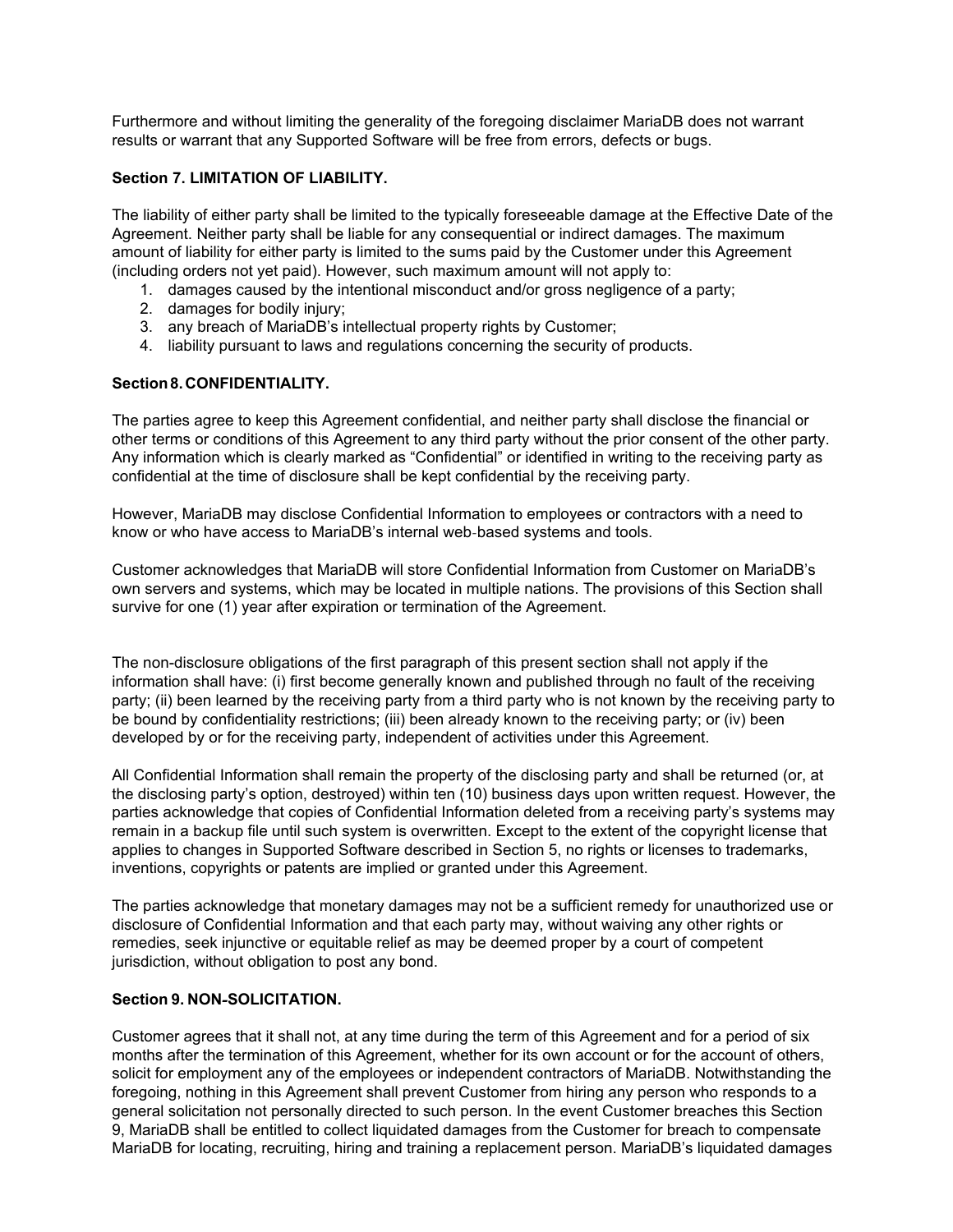shall be a sum equal to two times the gross annual compensation of the person Customer wrongfully hired or engaged.

Gross annual compensation means twelve times the wrongfully hired person's last full month's compensation from MariaDB including bonuses and benefits. The parties agree and acknowledge that this amount is a reasonable, liquidated amount.

# **Section 10. AUDIT RIGHTS.**

If Customer has subscribed to a Support Level that limits Support to a maximum number of servers, MariaDB may, up to twice a year upon no less than thirty (30) days advance written notice, examine Customer's facilities, books and records relevant to the number of servers used by Customer during the term of this Agreement. Customer will provide MariaDB with reasonable accommodation for such examination, at the sole cost of MariaDB.

If the number of actual servers during any given time period is shown to have exceeded the permitted maximum number of servers for the then-applicable Support Level, Customer shall immediately pay to MariaDB: (a) an amount equal to the difference between the Support fees actually paid for such period and the Support fees that should have been paid in light of the actual number of servers; (b) interest on such amount from the date that such amount should have been paid, in accordance with Section 4 hereof; and (c) the reasonable out-of-pocket costs of the examination, if the number of actual servers during any given time period exceeded the permitted maximum number of servers by five percent (5%) or more. Customer agrees to retain its books and records relevant to the number of servers for two years following termination of this Agreement.

## **Section 11. NOTICES.**

Unless otherwise agreed by the parties, all breach or termination-related notices required or permitted to be given under this Agreement shall be in writing and addressed and delivered (i) in person, (ii) by certified mail return-receipt requested, (iii) by commercial overnight courier providing a receipt. Such notice shall be sent to the addresses set forth on the Order Form, or to any other address either party may from time to time specify in writing to the other party pursuant to this present section. All other notices may be sent by email or facsimile, and be deemed given upon acknowledgment of receipt by a reply email or facsimile.

# **Section 12. SUNDRY.**

Failure by either party to exercise any right or remedy under this Agreement does not signify acceptance of the event giving rise to such right or remedy. To the extent permitted by applicable law, no action, regardless of form, arising out of this Agreement may be brought by either party more than one (1) year after the cause of action has accrued.

The headings used in this Agreement are for convenience only and shall not be considered in interpreting this Agreement. If any part of the Agreement is held by a court of competent jurisdiction to be illegal or unenforceable, the validity or enforceability of the remainder of this Agreement shall not be affected and such provision shall be deemed modified to the minimum extent necessary to make such provision consistent with applicable law and, in its modified form, such provision shall then be enforceable and enforced.

Customer may not assign this Agreement without the prior written approval of MariaDB. Such prior approval shall not be needed in case the assignment results from a corporate reorganization, consolidation, merger, or sale of substantially all of its assets, provided that the beneficiary of such assignment is no direct competitor of MariaDB (i.e. an entity providing database products and services).